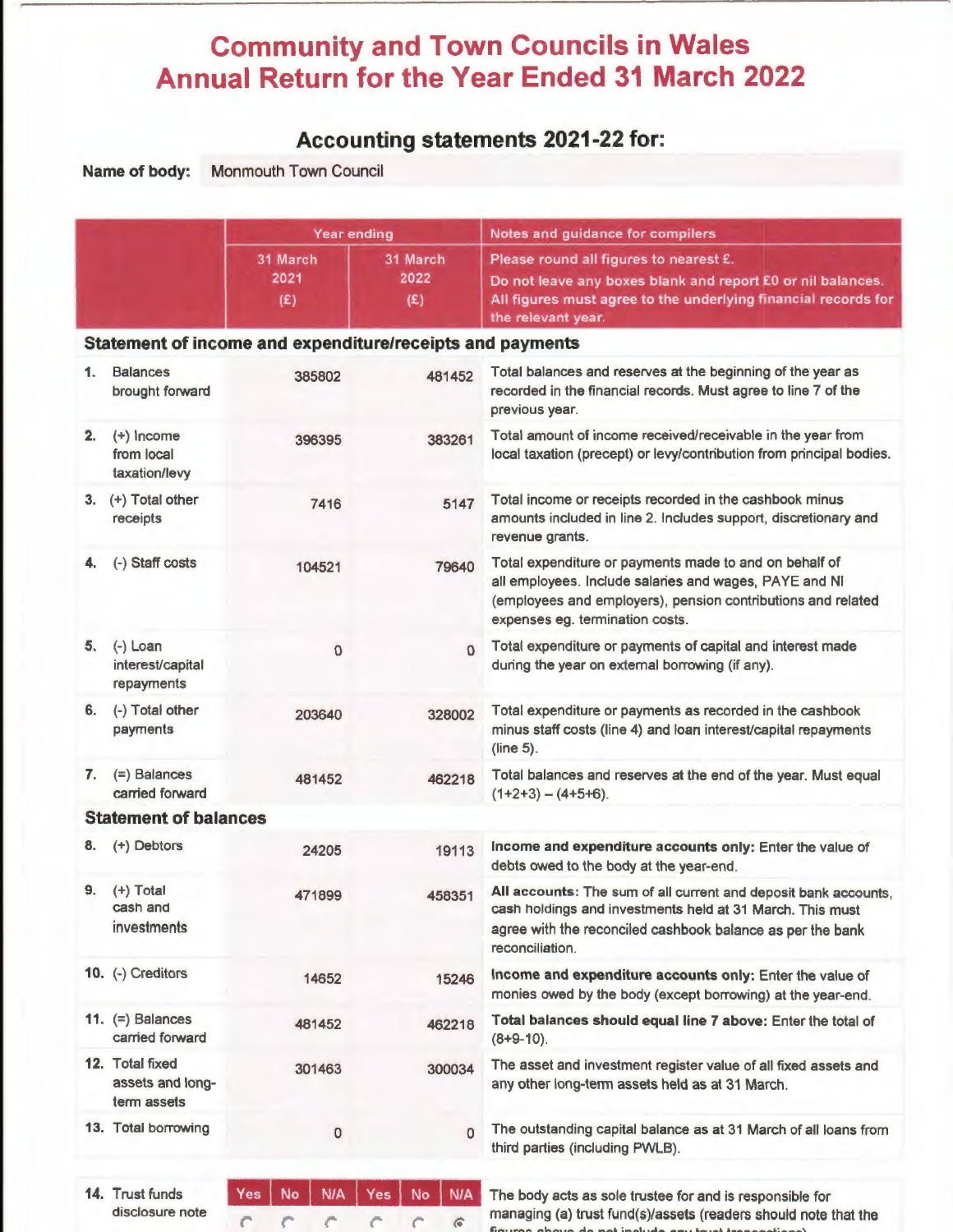### **Annual Governance Statement**

We acknowledge as the members of the Council/Board/Committee, our responsibility for ensuring that there is a sound system of internal control, including the preparation of the accounting statements. We confirm, to the best of our knowledge and belief, with respect to the accounting statements for the year ended 31 March 2022, that:

|    |                                                                                                                                                                                                                                                                                                                              |               | Agreed?  | 'YES' means that the                                                                                                                                                      | <b>PG</b> Ref |
|----|------------------------------------------------------------------------------------------------------------------------------------------------------------------------------------------------------------------------------------------------------------------------------------------------------------------------------|---------------|----------|---------------------------------------------------------------------------------------------------------------------------------------------------------------------------|---------------|
|    |                                                                                                                                                                                                                                                                                                                              | <b>Yes</b>    | No*      | Council/Board/Committee:                                                                                                                                                  |               |
|    | 1. We have put in place arrangements for:<br>effective financial management during the year; and<br>the preparation and approval of the accounting<br>٠<br>statements.                                                                                                                                                       | $\widehat{G}$ |          | Properly sets its budget and<br>manages its money and prepares<br>and approves its accounting<br>statements as prescribed by law.                                         | 6, 12         |
|    | 2. We have maintained an adequate system of internal<br>control, including measures designed to prevent<br>and detect fraud and corruption, and reviewed its<br>effectiveness.                                                                                                                                               | Ġ             |          | Made proper arrangements and<br>accepted responsibility for<br>safeguarding the public money and<br>resources in its charge.                                              | 6, 7          |
| 3. | We have taken all reasonable steps to assure<br>ourselves that there are no matters of actual or potential<br>non-compliance with laws, regulations and codes of<br>practice that could have a significant financial effect on<br>the ability of the Council/Board/ Committee to conduct its<br>business or on its finances. | C             | $\sigma$ | Has only done things that it has the<br>legal power to do and has<br>conformed to codes of practice and<br>standards in the way it has done so.                           | 6             |
| 4. | We have provided proper opportunity for the<br>exercise of electors' rights in accordance with the<br>requirements of the Accounts and Audit (Wales)<br>Regulations 2014.                                                                                                                                                    | G             |          | Has given all persons interested the<br>opportunity to inspect the body's<br>accounts as set out in the notice of<br>audit.                                               | 6, 23         |
| 5. | We have carried out an assessment of the risks facing<br>the Council/Board/Committee and taken appropriate<br>steps to manage those risks, including the introduction of<br>internal controls and/or external insurance cover where<br>required.                                                                             | G             | C        | Considered the financial and other<br>risks it faces in the operation of the<br>body and has dealt with them<br>properly.                                                 | 6, 9          |
| 6. | We have maintained an adequate and effective system<br>of internal audit of the accounting records and control<br>systems throughout the year and have received a report<br>from the internal auditor.                                                                                                                       | $\widehat{G}$ |          | Arranged for a competent person,<br>independent of the financial controls<br>and procedures, to give an objective<br>view on whether these meet the<br>needs of the body. | 6, 8          |
|    | 7. We have considered whether any litigation, liabilities or<br>commitments, events or transactions, occurring either<br>during or after the year-end, have a financial impact on<br>the Council/Board/Committee and, where appropriate,<br>have included them on the accounting statements.                                 | €             | C        | Disclosed everything it should have<br>about its business during the year<br>including events taking place after<br>the year-end if relevant.                             | 6             |
| 8. | We have taken appropriate action on all matters raised<br>in previous reports from internal and external audit.                                                                                                                                                                                                              | $\widehat{G}$ | C        | Considered and taken appropriate<br>action to address<br>issues/weaknesses brought to its<br>attention by both the internal and<br>external auditors.                     | 6, 8, 23      |
| 9. | Trust funds - in our capacity as trustee, we have:<br>discharged our responsibility in relation to the<br>$\bullet$<br>accountability for the fund(s) including financial<br>reporting and, if required, independent examination<br>or audit.                                                                                | Yes           | No       | <b>N/A</b><br>Has met all of its responsibilities<br>where it is a sole managing trustee<br>of a local trust or trusts.<br>G                                              | 3, 6          |

• Please provide explanations to the external auditor on a separate sheet for each 'no' response given; and describe what action is being taken to address the weaknesses identified.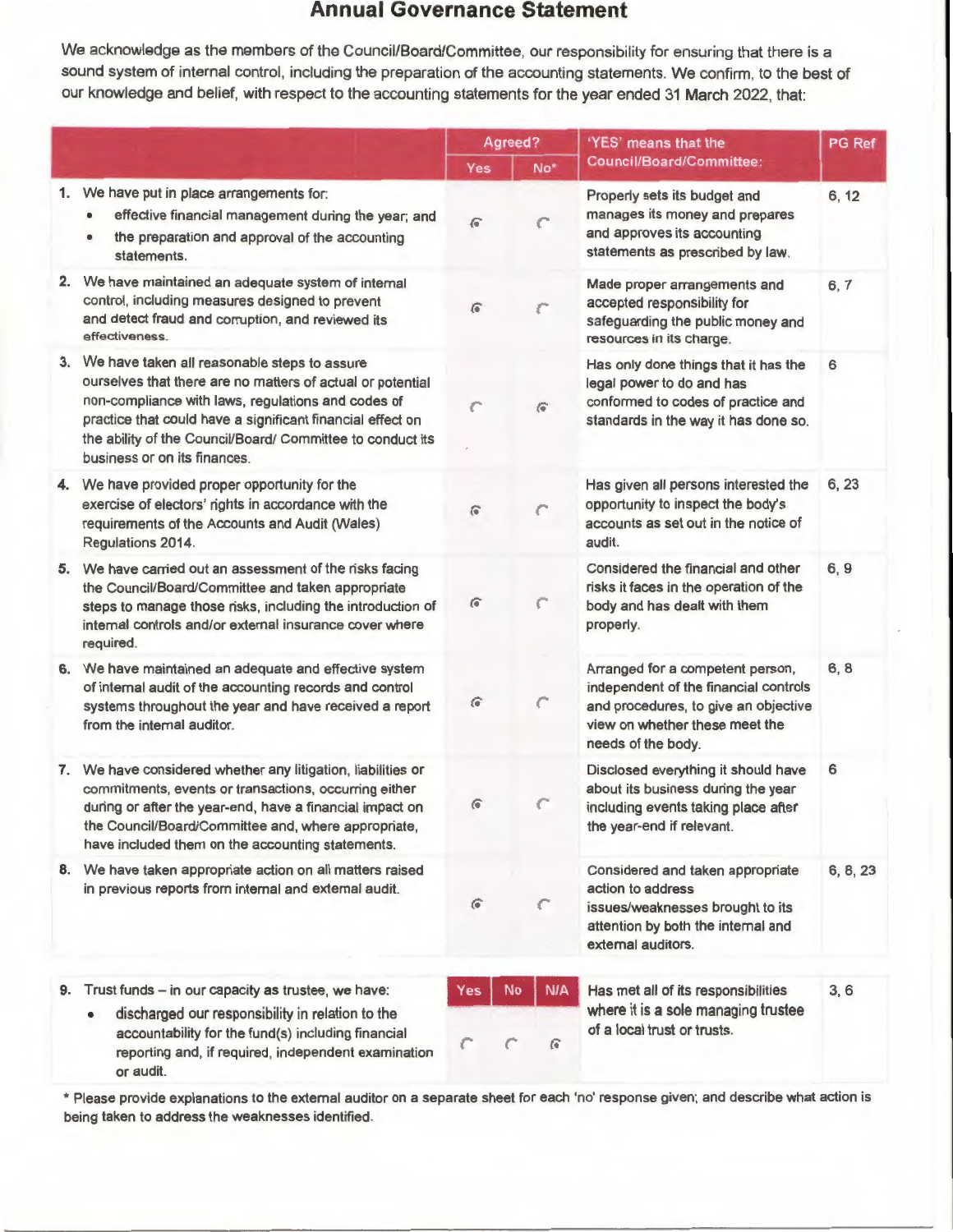The following information is provided to assist the reader to understand the accounting statement and/or the Annual Governance Statement

#### **1. Expenditure under S137 Local Government Act 1972 and S2 Local Government Act 2000**

Section 137(1) of the 1972 Act permits the Council to spend on activities for which it has no other specific powers if the Council considers that the expenditure is in the interests of, and will bring direct benefit to, the area or any part of it, or all or some of its inhabitants, providing that the benefit is commensurate with the expenditure. Section 137(3) also permits the Council to incur expenditure for certain charitable and other purposes. The maximum expenditure that can be incurred under both section 137(1) and (3) for the financial year 2021-22 was £8.41 per elector.

In 2021-22, the Council made payments totalling £\_\_\_\_54\_\_\_\_\_\_\_\_ under section 137. These payments are included within 'Other payments' in the Accounting Statement.

**2.** 3 above, a grant was awarded to the Kymin View School for a project to promote the wellbeing of the primary children but councillors now understand it did not have the power to do.

**3.** 

• Include here any additional disclosures the Council considers necessary to aid the reader's understanding of the accounting statements and/or the annual governance statement.

### **Council/Board/Committee approval and certification**

The Council/Committee is responsible for the preparation of the accounting statements and the annual governance statement in accordance with the requirements of the Public Audit (Wales) Act 2004 (the Act) and the Accounts and Audit (Wales) Regulations 2014.

#### **Certification by the RFO**

I certify that the accounting statements contained in this Annual Return present fairly the financial position of the Council/Board/ Committee, and its income and expenditure, or property present receipts and payments, as the case may be, for the year ended 31 March 2022.

**RFO signature:** 

Name:  $PAVLA$   $\mu$ 

Date:  $3/5/2022$ 

**Approval by the Council/Board/Committee** 

I confirm that these accounting statements and Annual Governance Statement were approved by the Council/Board/Committee under minute reference:

 $\frac{249}{50}$ 

Chair of meeting signature:<br>Name: T.J. C.H.R<sub>1</sub> S*tolH URL* 

Date: 3/5/2022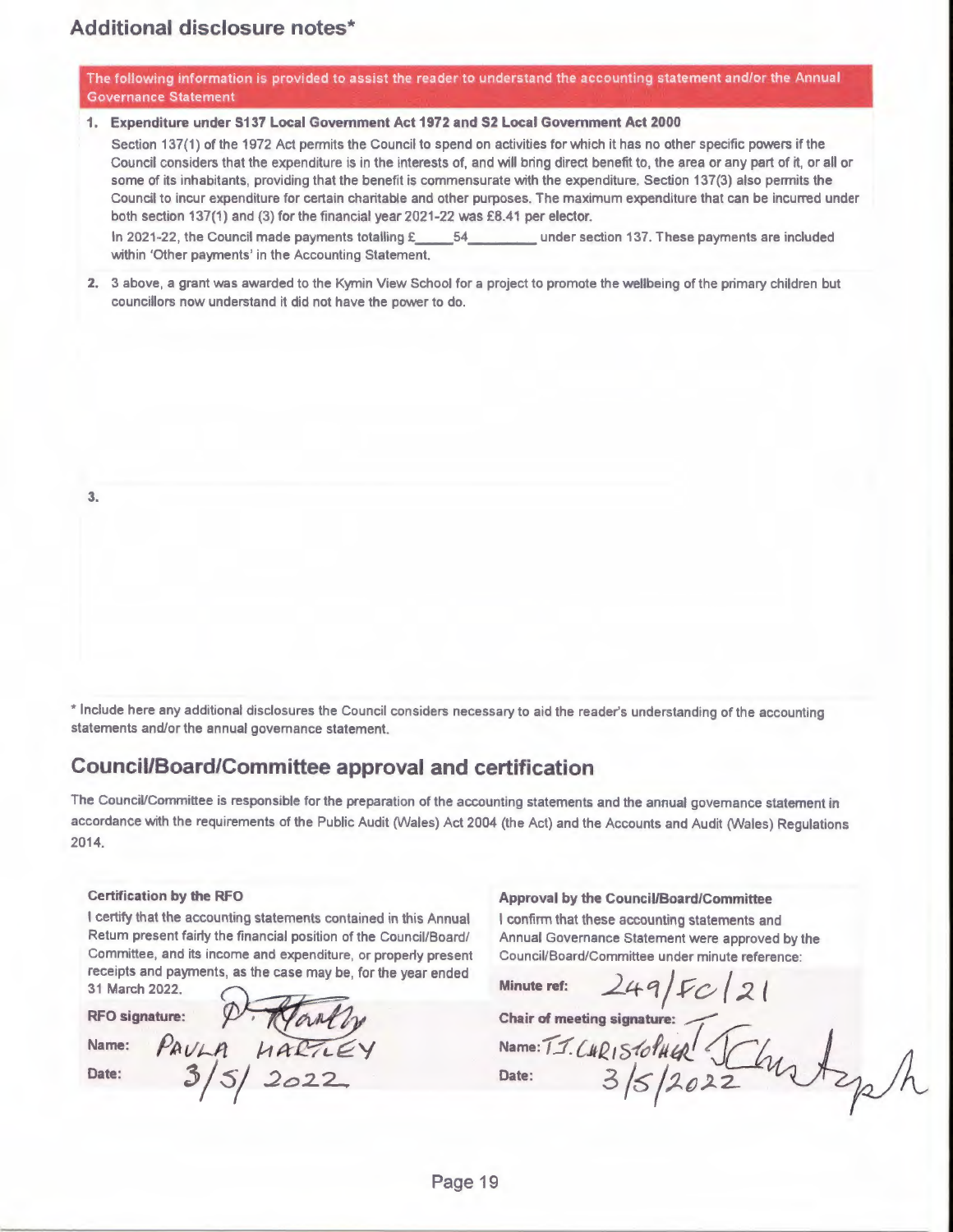## **Annual internal audit report to:**

### **Name of body:** Monmouth Town Council

The Council/Board/Committee's internal audit, acting independently and on the basis of an assessment of risk, has included carrying out a selective assessment of compliance with relevant procedures and controls expected to be in operation during the financial year ending 31 March 2022.

The internal audit has been carried out in accordance with the Council/Board/Committee's needs and planned coverage. On the basis of the findings in the areas examined, the internal audit conclusions are summarised in this table. Set out below are the objectives of internal control and the internal audit conclusions on whether, in all significant respects, the following control objectives were being achieved throughout the financial year to a standard adequate to meet the needs of the Council/Board/Committee.

|    |                                                                                                                                                                                                        |     |    | Agreed?    |                | Outline of work undertaken as part<br>of the internal audit (NB not required<br>if detailed internal audit report<br>presented to body) |
|----|--------------------------------------------------------------------------------------------------------------------------------------------------------------------------------------------------------|-----|----|------------|----------------|-----------------------------------------------------------------------------------------------------------------------------------------|
|    |                                                                                                                                                                                                        | Yes | No | <b>N/A</b> | Not<br>covered |                                                                                                                                         |
| 1. | Appropriate books of account have been<br>properly kept throughout the year.                                                                                                                           |     |    |            |                | See Final Update Internal Audit report<br>27.04.22                                                                                      |
|    | 2. Financial regulations have been met,<br>payments were supported by invoices,<br>expenditure was approved and VAT was<br>appropriately accounted for.                                                |     |    |            |                | See Final Update Internal Audit report<br>27.04.22                                                                                      |
| 3. | The body assessed the significant risks<br>to achieving its objectives and reviewed<br>the adequacy of arrangements to<br>manage these.                                                                |     |    |            |                | See Final Update Internal Audit report<br>27.04.22                                                                                      |
|    | 4. The annual precept/levy/resource<br>demand requirement resulted from an<br>adequate budgetary process, progress<br>against the budget was regularly<br>monitored, and reserves were<br>appropriate. |     |    |            |                | See Final Update Internal Audit report<br>27.04.22                                                                                      |
|    | 5. Expected income was fully received,<br>based on correct prices, properly<br>recorded and promptly banked, and VAT<br>was appropriately accounted for.                                               | ô   |    |            |                | See Final Update Internal Audit report<br>27.04.22                                                                                      |
| 6. | Petty cash payments were properly<br>supported by receipts, expenditure was<br>approved and VAT appropriately<br>accounted for.                                                                        |     |    |            |                | See Final Update Internal Audit report<br>27.04.22                                                                                      |
| 7. | Salaries to employees and allowances to<br>members were paid in accordance with<br>minuted approvals, and PAYE and NI<br>requirements were properly applied.                                           |     |    |            |                | See Final Update Internal Audit report<br>1235 931                                                                                      |
|    | 8. Asset and investment registers were<br>complete, accurate, and properly<br>maintained.                                                                                                              |     |    |            |                | See Final Update Internal Audit report<br>27.04.22                                                                                      |